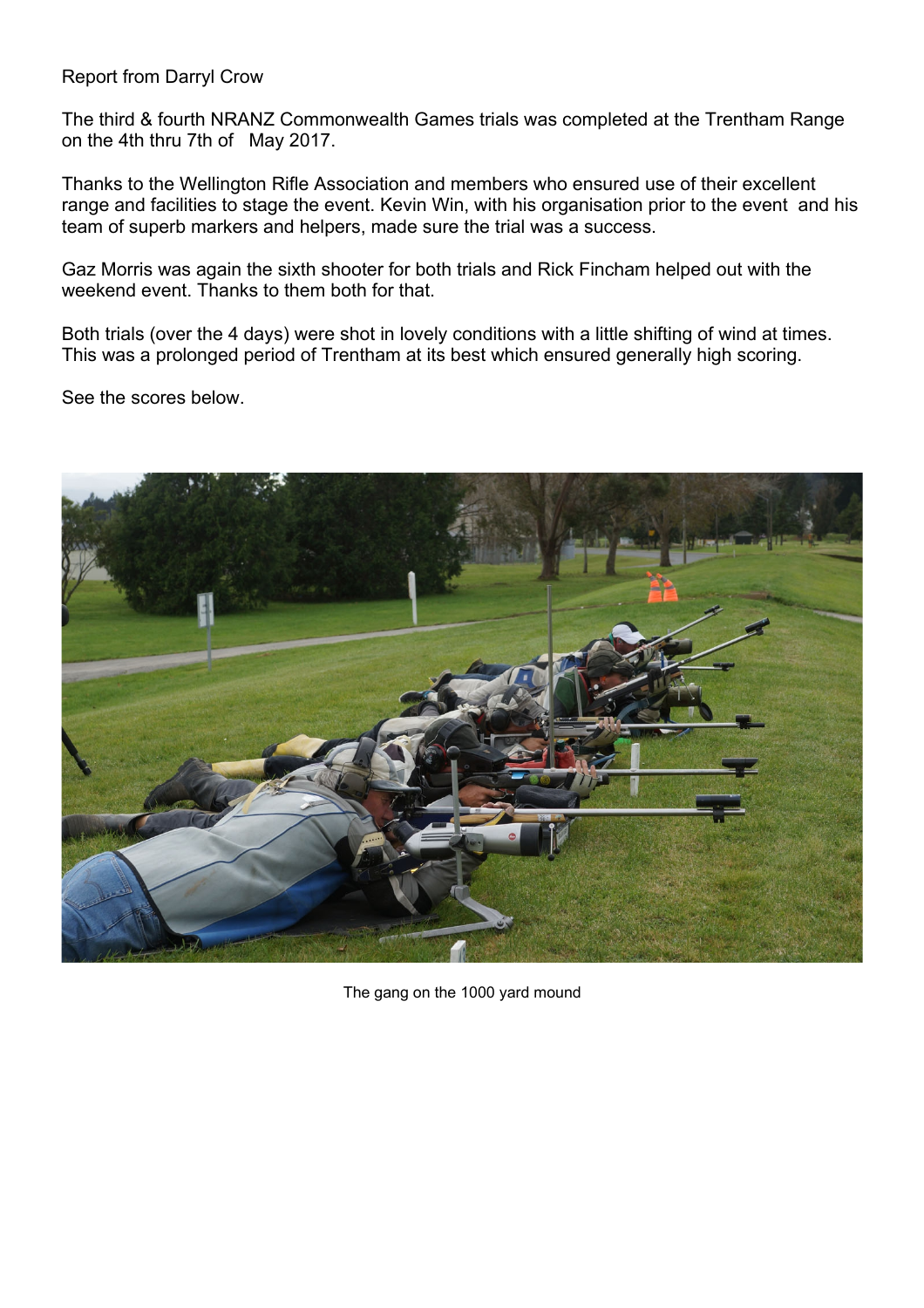## Trentham Rifle Range NRANZ Commonwealth Games Trial  $4<sup>th</sup>$  & 5<sup>th</sup> May 2017

| Stage 1 x 7 shot  |                   | 300     | 500            | 600     | <b>Stage Score</b> |                |
|-------------------|-------------------|---------|----------------|---------|--------------------|----------------|
| Carter            | B                 | 35.02   | 35.03          | 35.03   | 105.08             |                |
| Dodson            | M                 | 35.02   | 35.04          | 33.01   | 103.07             |                |
| Johansen          | $\bm{\mathsf{R}}$ | 35.04   | 35.03          | 35.04   | 105.11             |                |
| <b>Mehrtens</b>   | Β                 | 35.03   | 35.05          | 34.04   | 104.12             |                |
| Snowden           | J                 | 34.04   | 35.05          | 35.03   | 104.12             |                |
| <b>Morris</b>     | G                 | 35.03   | 35.07          | 35.06   | 105.16             |                |
| Stage 2 x 10 shot |                   | 300     | 500            | 600     | <b>Stage Score</b> |                |
| Carter            | B                 | 47.04   | 50.08          | 50.03   | 147.15             |                |
| Dodson            | M                 | 50.05   | 49.03          | 48.03   | 147.11             |                |
| Johansen          | $\bm{\mathsf{R}}$ | 47.03   | 50.06          | 49.04   | 146.13             |                |
| <b>Mehrtens</b>   | Β                 | 49.05   | 48.02          | 49.04   | 146.11             |                |
| Snowden           | J                 | 48.06   | 50.06          | 48.03   | 146.15             |                |
| <b>Morris</b>     | G                 | 49.09   | 49.06          | 49.05   | 147.20             |                |
| Stage 3 x 15 shot |                   |         | 900            | 1000    | <b>Stage Score</b> |                |
| Carter            | B                 |         | 75.12          | 73.05   | 148.17             |                |
| Dodson            | M                 |         | 67.04          | 74.05   | 141.09             |                |
| Johansen          | $\bm{\mathsf{R}}$ |         | 73.06          | 75.09   | 148.15             |                |
| <b>Mehrtens</b>   | Β                 |         | 74.06          | 72.05   | 146.11             |                |
| Snowden           | J                 |         | 74.08          | 74.05   | 148.13             |                |
| <b>Morris</b>     | G                 |         | 75.06          | 69.03   | 144.09             |                |
|                   |                   | Stage 1 | <b>Stage 2</b> | Stage 3 | <b>Total</b>       | <b>Rank</b>    |
| Carter            | Β                 | 105.08  | 147.15         | 148.17  | 400.40             | 1              |
| Johansen          | $\bm{\mathsf{R}}$ | 105.11  | 146.13         | 148.15  | 399.39             | $\overline{2}$ |
| Snowden           | J                 | 104.12  | 146.15         | 148.13  | 398.40             | 3              |
| <b>Mehrtens</b>   | Β                 | 104.12  | 146.11         | 146.11  | 396.34             | 4              |
| Dodson            | M                 | 103.07  | 147.11         | 141.09  | 391.27             | 5              |
| <b>Morris</b>     | G                 | 105.16  | 147.20         | 144.09  | 396.45             |                |
|                   |                   |         |                |         |                    | MQS            |